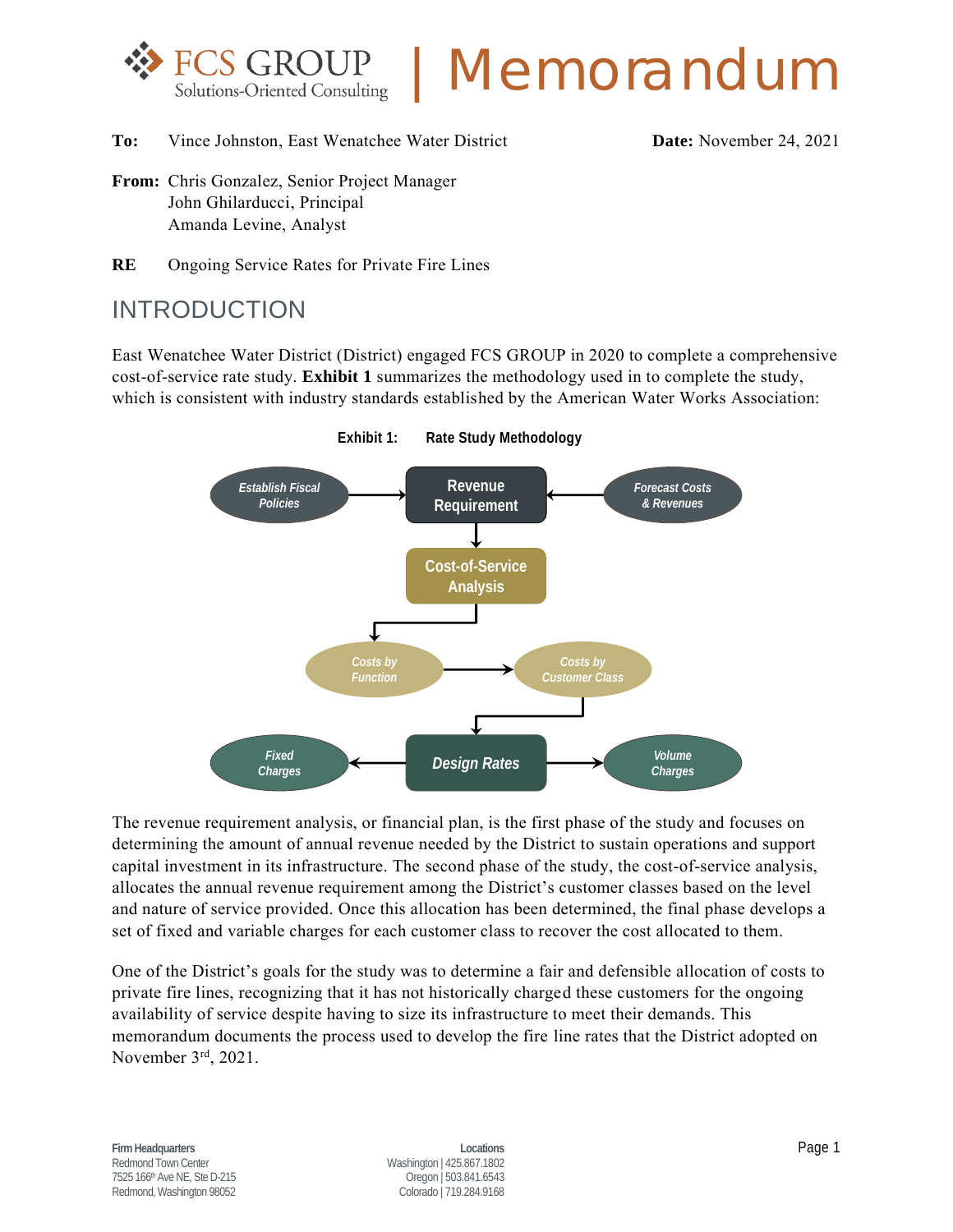# A. REVENUE REQUIREMENT ANALYSIS

The revenue requirement analysis determines the amount of revenue that the District's rates must generate to enable it to meet its various financial obligations, and involves the following elements:

- ⚫ Forecasting operating revenues and expenses, based initially on the 2021 Budget with adjustments for inflation and other anticipated changes (e.g. converting to monthly billing).
- Developing a strategy to fund the District's capital improvement plan (CIP) that considers available cash balances, anticipated third-party contributions, projected revenues from plant investment fees and fire connection charges, cash funding from rates, and debt (if needed).
- ⚫ Determining other needs driven by the District's fiscal policies (e.g. reserve funding)

**Exhibit 2** summarizes the revenue requirement forecast for the 2022 – 2026 planning period.



**Exhibit 2: 2022 – 2026 Financial Plan**

**Exhibit 2** shows a proposed revenue increase of 12.5% in 2022, which is largely attributable to the District's decision to forgo the 10.5% increase that the 2015 rate study recommended for 2021 – this increase was the final step in a five-year plan to ramp up annual cash funding for the District's steel main replacement program. Beyond 2022, the plan envisions annual revenue increases of 3.0% to keep up with rising operating costs, cover payments on existing debt as well as \$18.4 million in anticipated new borrowing to fund the CIP, and generate additional cash funding for the CIP. The plan presented in **Exhibit 2** results in a cumulative five-year increase of 26.6% over current rates.

# B. COST-OF-SERVICE ANALYSIS

Citing recent concerns about rate affordability, the rate study included a cost-of-service analysis to determine a fair and defensible allocation of the District's annual costs to its customers. As part of this rate study, the District requested the development of rates for private fire lines. As discussed in further detail below, the cost-of-service analysis provides a defensible basis for allocating costs to these users as well as the District's other customers.

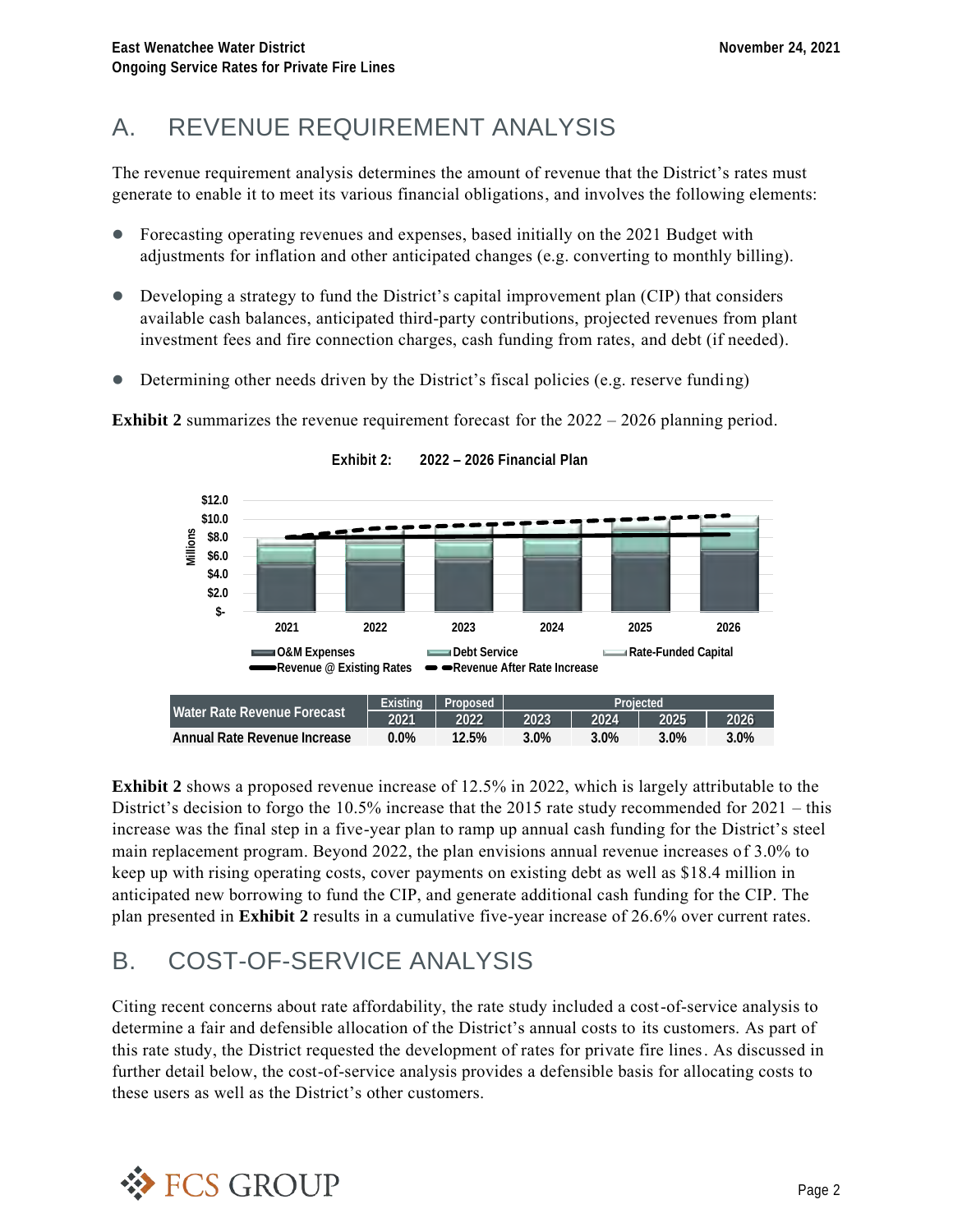Consistent with guidelines established by the American Water Works Association, this analysis involves allocating costs to functions of service and then allocating the costs assigned to each function to customer classes based on their demands and service characteristics.

## Functional Cost Allocation

The first step involves allocating the annual revenue requirement to functions of service:

- **Customer:** Fixed costs that do not vary with meter size or water usage and are thus equally attributable to all customers. Examples include utility billing, customer service, and postage.
- **Meters & Services:** Fixed costs associated with the installation, maintenance, and repairs of meters and service lines; these costs typically increase with meter or service line size.
- **Base Capacity:** Costs attributable to providing system capacity to meet "base" demands consistent with winter-average usage patterns (no peaking). Though this category includes a share of some variable costs such as power, most of the costs are fixed in nature.
- **Peak Capacity:** Costs attributable to providing incremental capacity to meet peak demands. Though this category includes a share of some variable costs such as power, most costs are fixed.
- **Fire Protection:** Fixed costs associated with providing capacity to convey fire flow, including both direct facilities (e.g. hydrants) as well as the oversizing of other facilities (e.g. mains, pump stations, reservoirs) to accommodate fire flow.

Given that many of the District's cost accounts are not readily separable among these functions, a significant portion of the District's operating costs are allocated based on a functional allocation of the cost of water system assets. The sections below discuss the asset allocation in greater detail for each functional category, focusing primarily on the allocation of costs to fire protection (as the sole function allocable to private fire lines) versus other functions of service.

#### Supply & Treatment

Given that the District provides fire protection service on a "standby" basis, this analysis assumes that the District primarily uses its water supply to meet customer water demands and does not allocate supply or related treatment facilities to fire protection.

#### Storage

The allocation of the District's reservoirs to fire protection considers the functional breakdown of applicable storage requirements outlined in the 2014 Water System Plan. The following principles guided the allocation of the storage capacity of each reservoir to fire protection:

- *Operating Storage:* As operating storage supports the routine operations of pumps and flowcontrol valves, it is not allocated to fire protection.
- ⚫ *Equalizing Storage:* As equalizing storage helps manage short-term peak demands, it is not allocated to fire protection.

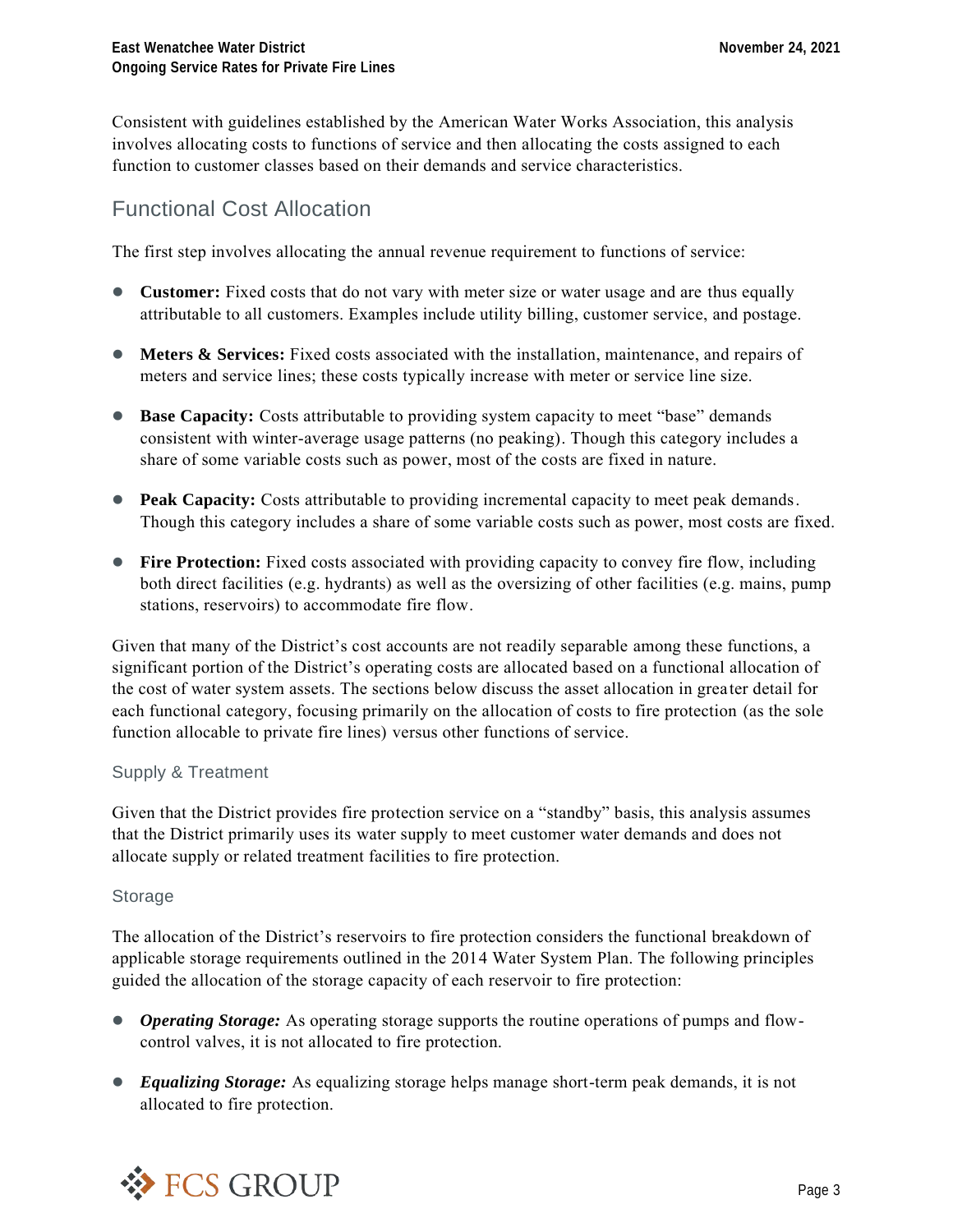- *Fire Suppression Storage:* Fully allocated to fire protection.
- *Standby Storage:* Recognizing that standby storage primarily serves as a replacement for the District's source of supply during short-term emergencies, it is not allocated to fire protection.

**Exhibit 3** summarizes the allocation of the District's reservoir capacity to fire protection.

| Function         | Storage Capacity      | Allocation of Capacity |                 |  |  |
|------------------|-----------------------|------------------------|-----------------|--|--|
|                  | (Millions of Gallons) | Fire Protection        | Other Functions |  |  |
| Operational      | 1.43 MG               | 43.0%                  | 57.0%           |  |  |
| Equalizing       | 0.37 MG               | 0.0%                   | 100.0%          |  |  |
| Fire Suppression | 3.20 MG               | 100.0%                 | 0.0%            |  |  |
| Standby          | 3.87 MG               | 0.0%                   | 100.0%          |  |  |
| Total            | 8.87 MG               | 43.0%                  | 57.0%           |  |  |

**Exhibit 3: Allocation of Reservoir Capacity to Fire Protection**

#### Mains

Water mains serve a dual purpose, delivering water for domestic consumption and providing adequate flow for fire suppression. There is more than one reasonable method that can be used to allocate the cost of water mains to fire protection. While a utility has discretion to consider its specific operational circumstances and policy choices when choosing a method, it is important that it applies the chosen method consistently and reasonably in allocating costs to customers and designing rates. In this analysis, the allocation of the replacement cost of water mains to fire protection considers pipe size along with the following operating assumptions confirmed with District staff:

- ⚫ Mains that are 4" in diameter or smaller generally do not have any capacity available to convey fire flow. The cost of these mains is not allocated to fire protection.
- ⚫ Mains that are 6" in diameter could generally be 4" mains without fire flow. The portion of the cost of these mains that is attributable to this oversizing (55.6%, based on the difference in capacity of the two pipe sizes as defined by cross-sectional area) is allocated to fire protection.
- ⚫ Mains that are 8" in diameter could generally be 6" mains without fire flow. The portion of the cost of these mains that is attributable to this oversizing (43.8%, based on the difference in capacity of the two pipe sizes as defined by cross-sectional area) is allocated to fire protection.
- ⚫ Mains that are 10" in diameter could generally be 8" mains without fire flow. The portion of the cost of these mains that is attributable to this oversizing (36.0%, based on the difference in capacity of the two pipe sizes as defined by cross-sectional area) is allocated to fire protection.
- ⚫ Mains that are 12" in diameter are typically located in areas with commercial or multi-family zoning and could generally be 10" mains without fire flow. The portion of the cost of these mains that is attributable to oversizing (30.6%, based on the difference in capacity of the pipe sizes as defined by cross-sectional area) is allocated to fire protection.

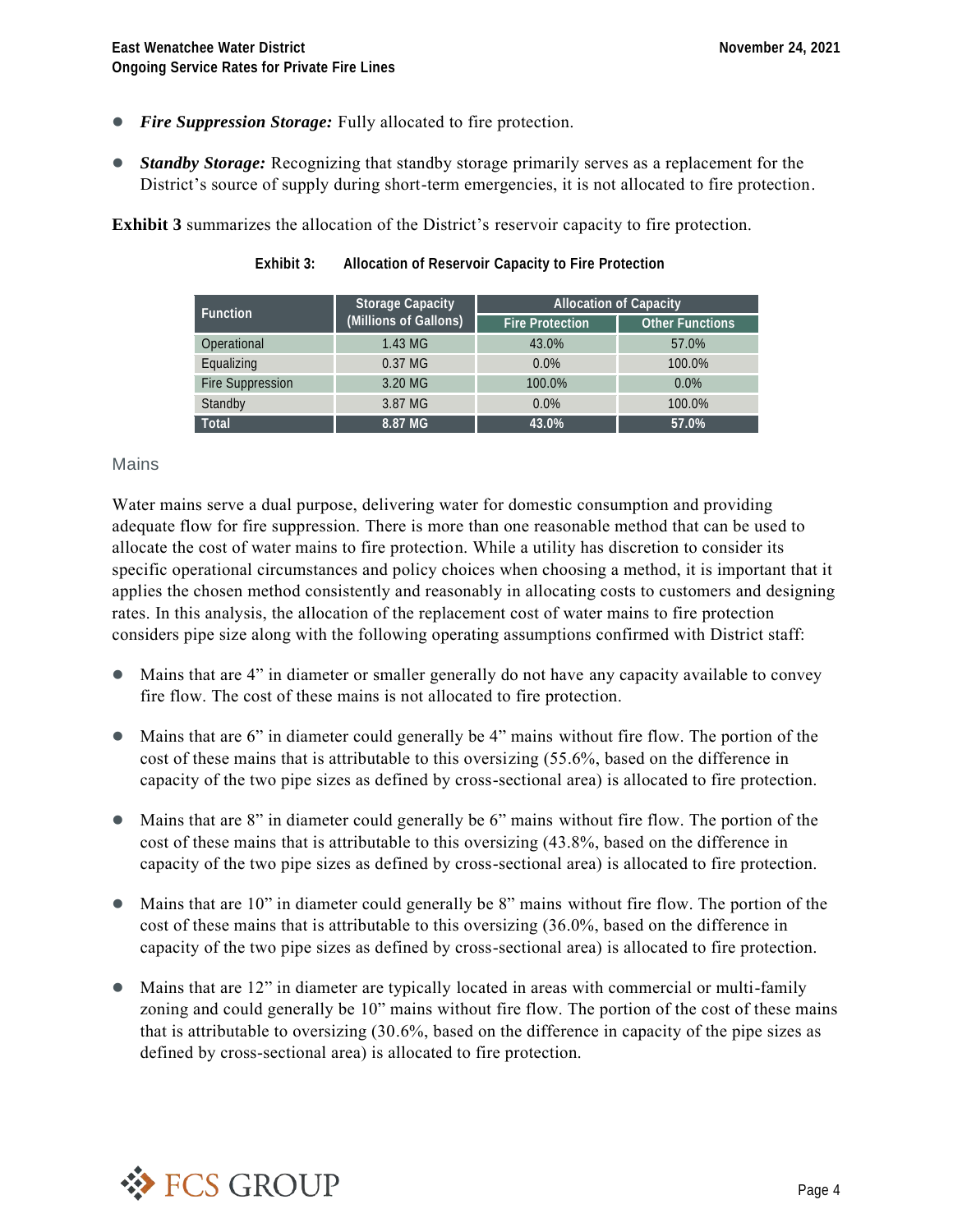⚫ Mains that are larger than 12" in diameter are generally considered to be supply transmission mains that are not attributable to fire protection.

#### **Exhibit 4** summarizes the allocation of mains to fire protection.

| Pipe Size       | Total Length | Estimated 2020<br>Replacement Cost | % Allocated to<br>Fire Protection |
|-----------------|--------------|------------------------------------|-----------------------------------|
| 4" or Smaller   | 271,043 LF   | \$60,984,675                       | $0.0\%$                           |
| 6"              | 132,637 LF   | 36,077,264                         | 55.6%                             |
| 8"              | 308.678 LF   | 98.468.282                         | 43.8%                             |
| 10"             | 69.563 LF    | 24,416,613                         | 36.0%                             |
| 12"             | 179,339 LF   | 68,686,837                         | 30.6%                             |
| Larger than 12" | 41,304 LF    | 20,792,906                         | 0.0%                              |
| Total           | 1,002,564 LF | \$309,426,577                      | 30.7%                             |

**Exhibit 4: Allocation of Water Mains to Fire Protection**

#### Pumping

The allocation of pump stations to fire protection considers the underlying purpose of the pumps in each pump station. The District generally attributes its booster pump stations to source of supply rather than fire protection, though the 1170 Zone has a 1,500-gpm pump that is primarily dedicated to fire flow. **Exhibit 5** summarizes the allocation of booster pump stations to fire protection.

> **Facility Pumping Capacity % Allocated to Fire Protection** Witte Wells No. 4 – Standby Emergency 1,100 gpm 0.0% Witte Wells No. 5 - Standby Emergency 870 gpm 0.0% Cascade Wells No. 7 – Standby Emergency 1,300 gpm 0.0% Regional Supply No. 2 5,800 gpm 0.0% Regional Supply No. 3 3,800 gpm 0.0% Regional Supply No. 4 3,800 gpm 0.0% 1170 Zone No. 5 1,500 gpm 90.0% 1170 Zone No. 6 350 gpm 0.0% 5<sup>th</sup> and Grover No. 1 1,320 gpm 0.0% 5<sup>th</sup> and Grover No. 2 1,320 gpm 0.0% 5<sup>th</sup> and Grover No. 3 1,320 gpm 0.0% 15<sup>th</sup> Street No. 1 **1,670 gpm 0.0%** 15<sup>th</sup> Street No. 2 **1,670 gpm 0.0%** Grant and Nile No. 1 1,000 gpm 0.0% Grant and Nile No. 2 1,050 gpm 0.0% Daniels Drive No. 1 910 gpm 0.0% Daniels Drive No. 2 910 gpm 0.0% Canyon Hills No. 1 190 gpm 0.0% Canyon Hills No. 2 255 gpm 0.0% Baker Flats No. 1 (Recirculation Pump) 400 gpm 0.0% **Total 30,535 gpm 4.4%**

**Exhibit 5: Allocation of Booster Pump Stations to Fire Protection**

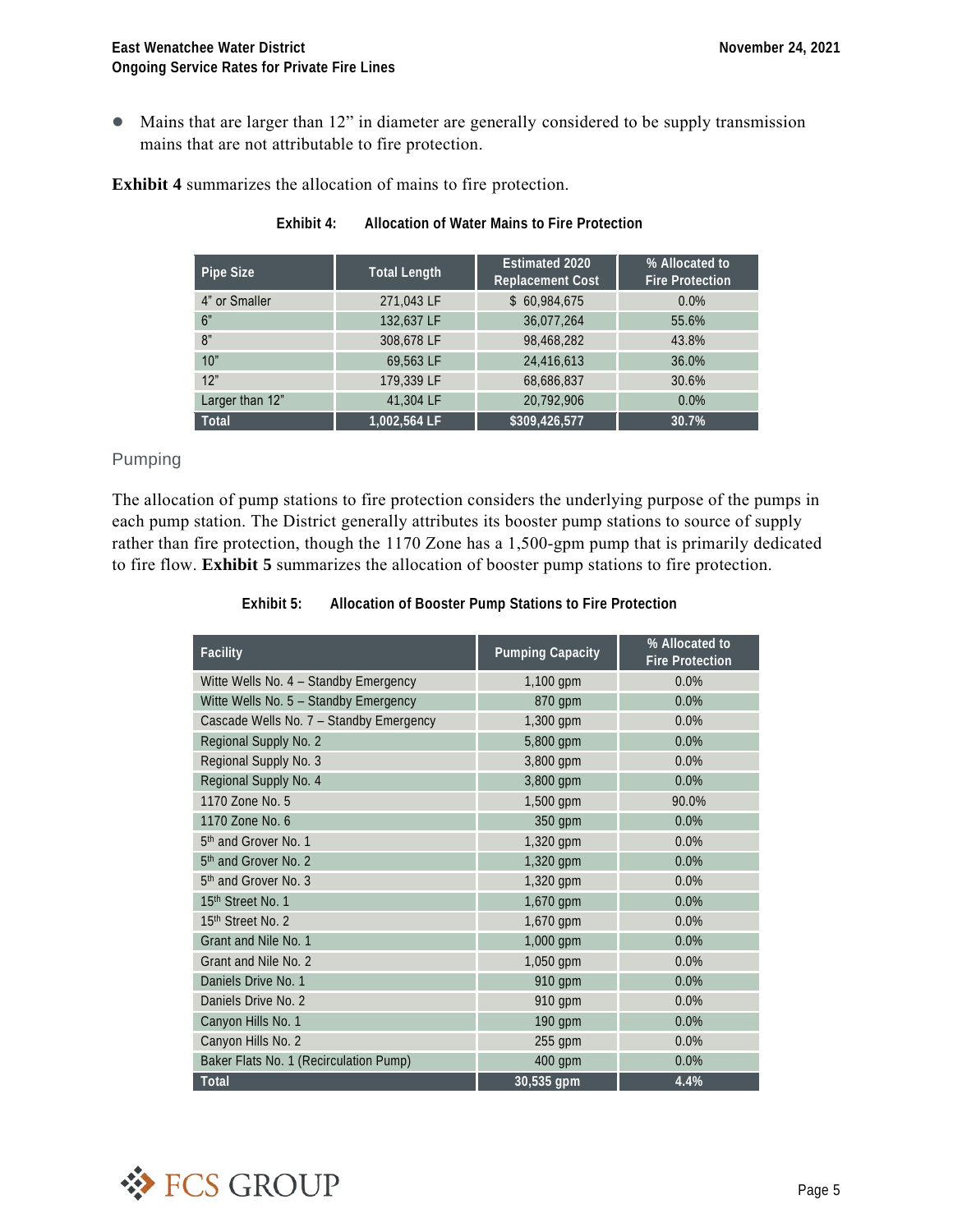#### Meters & Services

This analysis does not allocate costs associated with water meters or service lines to fire protection.

Hydrants

Recognizing how the District uses hydrants, this analysis fully allocates their cost to fire protection.

**General** 

Assets not attributable to a specific category (e.g. equipment, vehicles, and buildings or land not linked to a specific facility) are allocated proportionately based on the allocation of other asset costs.

**Exhibit 6** summarizes the functional allocation of the original cost of water system assets, indicating an allocation of 29.8% to fire protection.

| Asset Type         | Original Cost | % Allocated to<br><b>Fire Protection</b> |  |  |
|--------------------|---------------|------------------------------------------|--|--|
| Supply & Treatment | \$1,254,141   | 0.0%                                     |  |  |
| Storage            | 8,716,056     | 43.0%                                    |  |  |
| <b>Mains</b>       | 46,845,510    | 30.7%                                    |  |  |
| Pumping            | 3,055,245     | 4.4%                                     |  |  |
| Meters & Services  | 6,378,690     | 0.0%                                     |  |  |
| Hydrants           | 1,951,753     | 100.0%                                   |  |  |
| General            | 3,095,210     | 29.6%                                    |  |  |
| Total              | \$71,296,605  | 29.6%                                    |  |  |

| Exhibit 6: | Functional Allocation of Water System Assets |  |  |
|------------|----------------------------------------------|--|--|
|            |                                              |  |  |

## Functional Allocation of Annual Revenue Requirement

The next step in the process is to allocate the annual rate revenue requirement to fire protection. Because the District expressed a preference to phase the results of the cost-of-service analysis in over a five-year planning period, **Exhibit 7** shows the allocation of the projected 2026 revenue requirement (which is generally based on inflationary adjustments to the 2021 Budget).

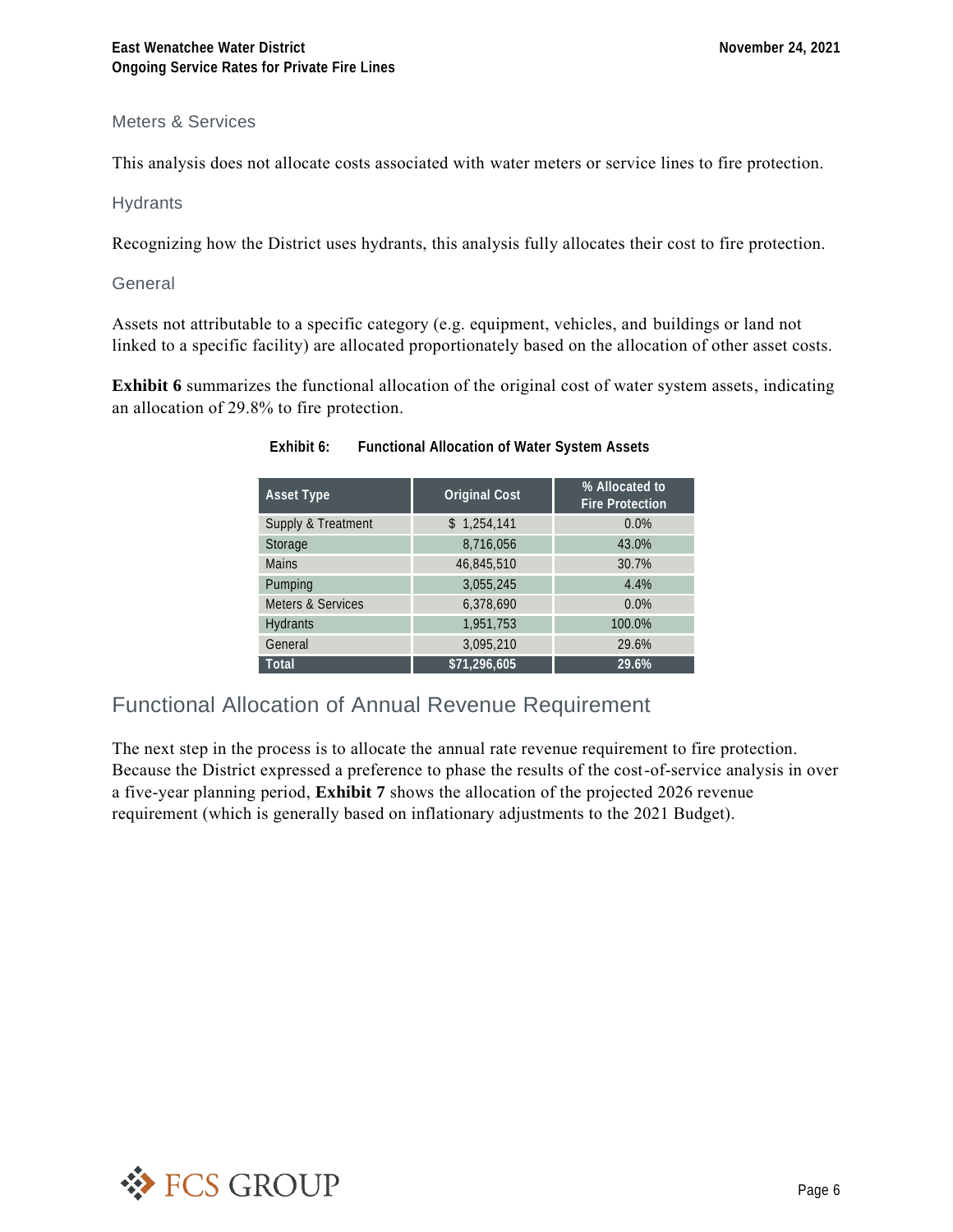| Exhibit 7: | Functional Allocation of 2026 Revenue Requirement |
|------------|---------------------------------------------------|
|------------|---------------------------------------------------|

| Allocation of Operating Expenses        | 2026 Projection | % Allocated to<br>Fire Protection | <b>Notes</b>                             |
|-----------------------------------------|-----------------|-----------------------------------|------------------------------------------|
| Water Supply                            | \$1,049,697     | 0.0%                              | Not Allocated to Fire Protection         |
| Operation & Maintenance                 |                 |                                   |                                          |
| Pumps                                   | 13,911          | 4.4%                              | Allocated as Pumping (See Exhibit 5)     |
| <b>Reservoirs</b>                       | 23,185          | 43.0%                             | Allocated as Reservoirs (See Exhibit 3)  |
| Mains & Valves                          | 69,556          | 30.7%                             | Allocated as Mains (See Exhibit 4)       |
| Meters & Service Lines                  | 185,484         | 0.0%                              | Not Allocated to Fire Protection         |
| Hydrants                                | 17,389          | 100.0%                            | Allocated Fully to Fire Protection       |
| Other                                   | 180,847         | 29.6%                             | Based on Allocation of Total Assets      |
| Administration                          |                 |                                   |                                          |
| <b>Customer Service/Utility Billing</b> | 362,115         | 0.0%                              | Not Allocated to Fire Protection         |
| <b>Engineering Services</b>             | 275,598         | 29.6%                             | Based on Allocation of Total Assets      |
| <b>Operator Salaries</b>                | 2,175,079       | 29.6%                             | Based on Allocation of Total Assets      |
| Admin/Commissioner Salaries             | 1,148,093       | 19.0%                             | Proportionately Based on Other O&M Costs |
| Taxes                                   | 417,651         | 19.0%                             | Proportionately Based on Other O&M Costs |
| Other General/Overhead                  | 695.260         | 19.0%                             | Proportionately Based on Other O&M Costs |
| Total                                   | \$6,613,866     | 19.0%                             |                                          |
|                                         |                 |                                   |                                          |

| Revenue Requirement Allocation     | 2026 Projection | % Allocated to<br>Fire Protection | <b>Notes</b>                            |
|------------------------------------|-----------------|-----------------------------------|-----------------------------------------|
| <b>Operating Expenses</b>          | \$6,613,866     | 19.0%                             | Per Operating Expense Allocation        |
| Debt Service - Mains               | 256,711         | 30.7%                             | Allocated as Mains (See Exhibit 4)      |
| Debt Service - Reservoirs          | 234,326         | 43.0%                             | Allocated as Reservoirs (See Exhibit 3) |
| Debt Service - Other               | 2.003.996       | 29.6%                             | Based on Allocation of Total Assets     |
| Less: Offsetting Revenues          | (247, 632)      | 22.3%                             | Proportionately Based on Other Costs    |
| Net Cash Flow After Rate Increases | 1.398.561       | 22.3%                             | Proportionately Based on Other Costs    |
| Total                              | \$10,259,828    | 22.3%                             |                                         |

## Allocation of Annual Revenue Requirement to Private Fire Lines

**Exhibit 7** indicates that 22.3% of the 2026 revenue requirement (approximately \$2,289,000) is allocable to fire protection. This cost is further allocated between public fire protection and private fire lines based on equivalent device units (EDUs), summarized below in **Exhibit 8**:

| Inventory of Fire Protection Devices | Equivalent Device | Number of Devices |                    |        |  |
|--------------------------------------|-------------------|-------------------|--------------------|--------|--|
|                                      | Units (EDUs)      | Public Hydrants   | Private Fire Lines | Total  |  |
| 8" and Smaller                       | 1.5               | 1.200             | 106                | 1.306  |  |
| Larger Than 8"                       | 2.5               |                   | 30                 | 30     |  |
| Total                                |                   | 1.200             | 136                | 1.336  |  |
| Number of EDUs                       |                   | 1.800             | 234                | 2.034  |  |
| Percent of EDUs                      |                   | 88.5%             | 11.5%              | 100.0% |  |

**Exhibit 8: Inventory of Public/Private Fire Protection Devices**

**Exhibit 8** groups customers with devices that are 8" or smaller separately from those with devices that are larger than 8" – this distinction intends to recognize that devices larger than 8" are typically associated with industrial users with the highest fire flow requirements. Based on the number of